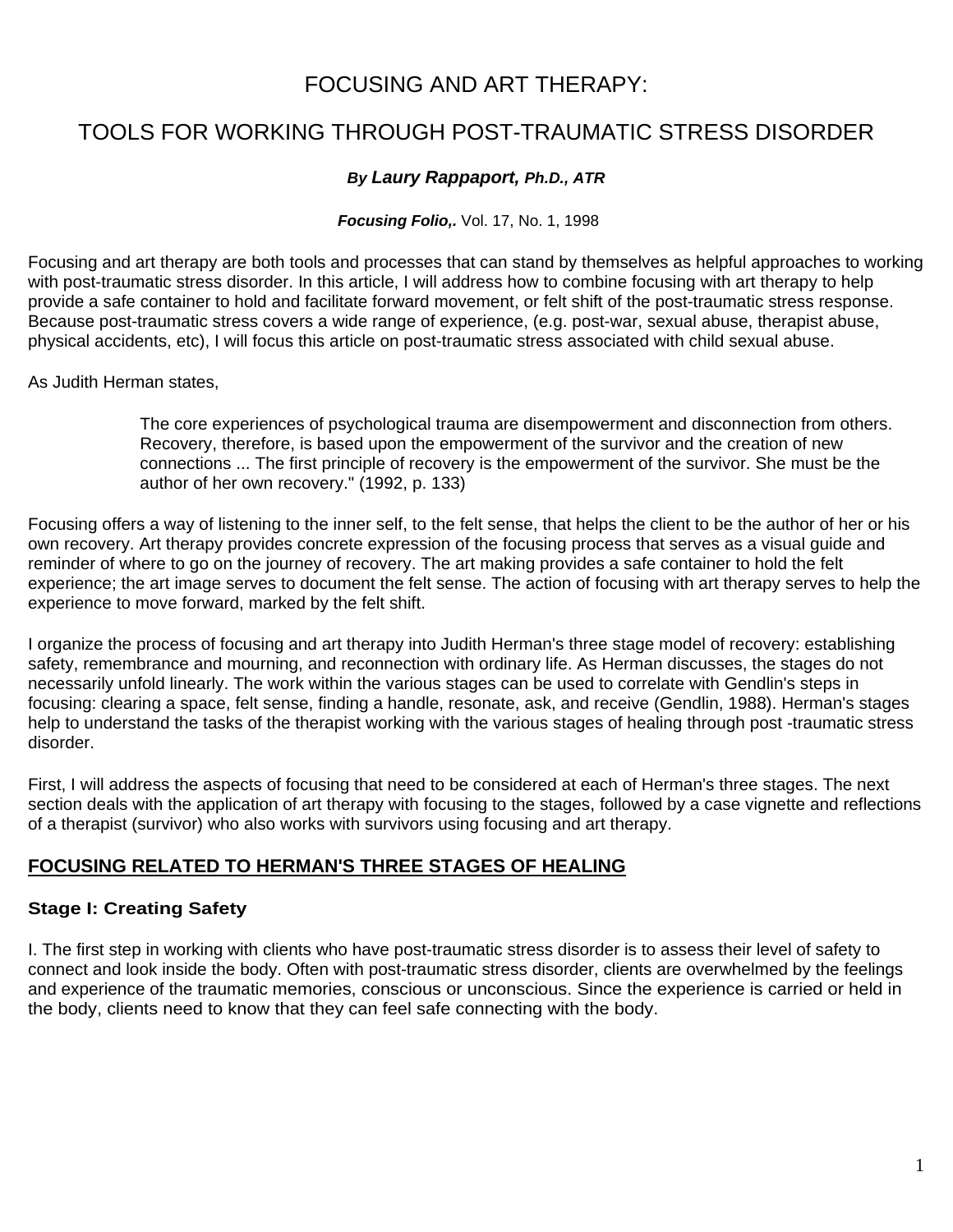2. It is important that clients have the permission and acceptance to keep eyes open during the focusing process if they choose to. Often, particularly clients with sexual abuse need to be able to see what is happening around themselves in order to feel safe. Many clients experience a hyper vigilance of watching in order to feel safe.

3. While it is understood in the focusing process that the focuser (client) is in charge of the experience, it is critical for survivors of sexual abuse to know they are in charge of their experience. It is important for the client to know she or he decides whether it is safe to look within, and for how long.

#### **Stage II: Remembrance and Mourning (Working through the Trauma)**

I. Once the client feels safe to connect with the body, to notice and listen to the felt sense inside, the client may be ready to begin working through the traumatic experience. This phase involves awareness of the traumatic experience(s), expression, verbally or non verbally about the experience, exploration of the effects on current level of functioning, and gentle guiding into the felt sense of the experience.

#### **Stage III: Reconnection with Ordinary Life**

I. This stage of healing is characterized by helping the client to do the things in life, or create the life, that she or he truly wants. Focusing is on the forward movement of the client's life. This stage is characterized by asking and receiving from the felt sense.

#### **APPLICATION OF FOCUSING AND ART THERAPY TO HERMAN'S THREE STAGES OF HEALING**

#### **Stage I: Creating Safety Using Focusing and Art Therapy**

*Clearing A Space* may be used during this phase of healing. Possible ways of facilitating clearing a space using focusing and art therapy:

I. **Safe Space:** Imagine a place of safety. It may be one that you already know, or it may me one that you can create in your imagination. Describe that place to your self.. .the images, the colors, the sounds or silences, the temperature, the whole feel of it. Once you describe it to yourself, begin to sense the whole feel of that safety inside your body ... What is the whole feel of the safety within your body? See if there is an image, or word or phrase to describe that place.

Using art materials (markers, craypas, paper, magazine pictures, etc.) create an image of the felt sense of the safe place.

Once the client does this step, it may be fine to just stop here. This is an important step in creating a safe place within that the client can always choose to return to, whenever she or he needs to.

2. **Safe Space/Creating Distance:** Once the client creates the safe space, and can clearly make connection to it when she or he needs to, then the client can move to place all the things between her/him and feeling all fine. Beginning with the safe place, in the art form, the client uses the art materials to symbolize the issues in the way of feeling all fine. Possibilities include, drawing symbols of each issue, or writing, onto pieces of construction paper; tearing or cutting into shapes papers to represent each issue; or using clay, beads, or other objects to symbolize the issues.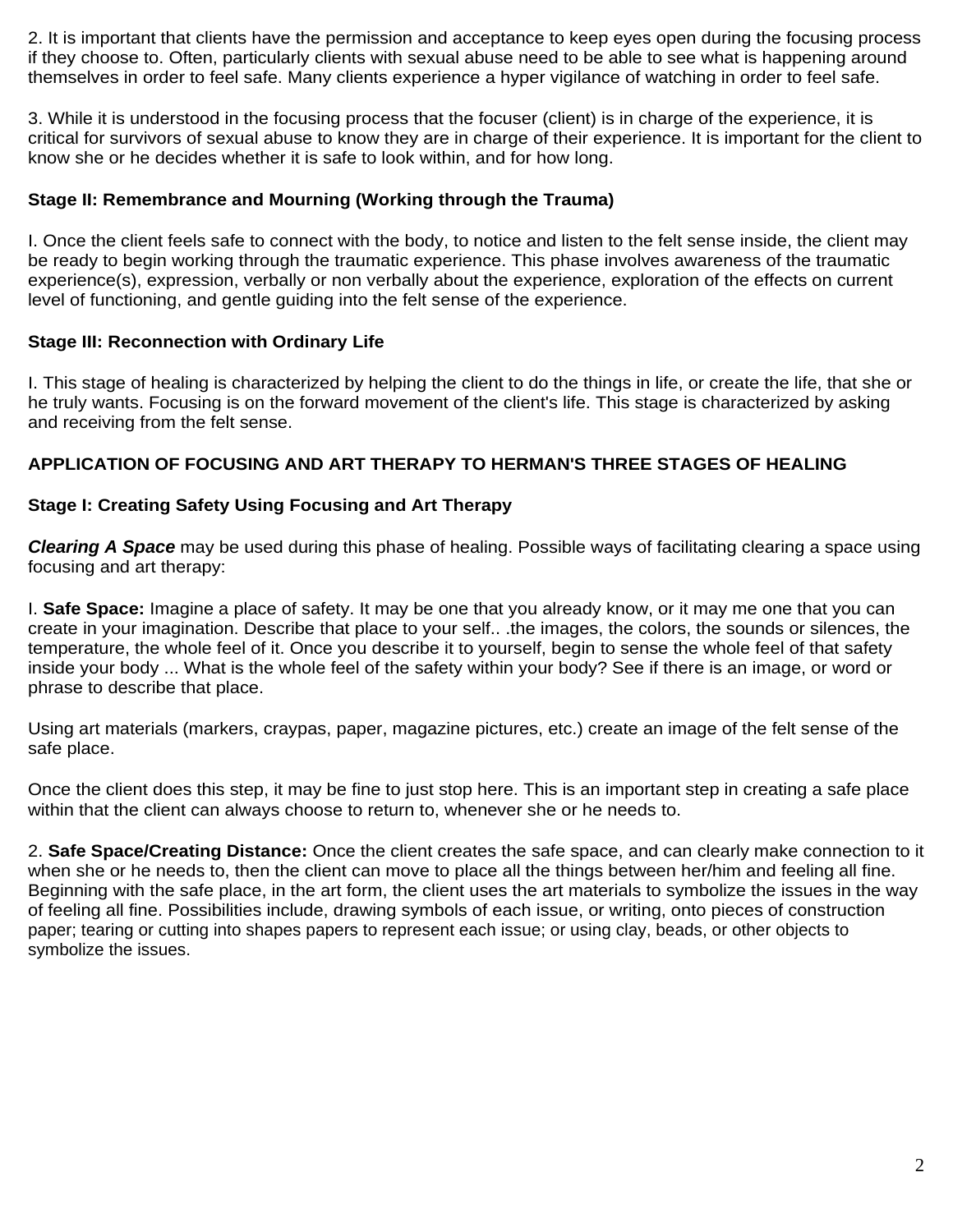These objects or papers are then placed at a distance that feels right to the client, from the safe place.

The client resonates, or checks inside for a feeling of rightness as well as to check whether there is some more space inside.

3. **The Protector:** Another art therapy tool to help facilitate safety, is for survivors of sexual abuse to invite the image or presence of a protector, based on a real person or protector in their life, or imagined. Describe the *image* of that protector to yourself. Sense what that feels like inside your body ... What is the 'whole feel of it? See if there is an image that matches or acts like a handle for the protector. .. When you're ready, draw/create an image that matches, or acts like a handle for that protector.

If the client connects with the image/art piece, it may be helpful to have the drawing/image present during subsequent sessions.

#### **Stage II: Remembrance and Mourning (Working Through the Trauma) Using Focusing and Art Therapy**

*Listening to the felt sense, finding the handle, and resonating* are used during this stage of healing. The client chooses what to focus on-which may be after clearing a space and choosing an issue, or it may be interwoven into the unfolding therapeutic process (e.g. the client is talking and the therapist suggests checking inside).

When the client focuses on the experience, invite the client to sense the whole feel of it in her or his body. See if there is an image that matches or acts like a handle for the inner felt sense. Using markers, craypas, paint, or other art materials, create the image of the felt sense. While creating the art, the client resonates the handle (image/symbol), checking for a right fit.

#### **STAGE III: RECONNECTION WITH ORDINARY LIFE USING FOCUSING AND ART THERAPY**

*Felt Sense, Finding a Handle, Resonating. Asking. and Receiving are the focusing steps mostly used during this* stage of healing.

Imagine this issue (or the thing being worked on) is all healed. What would that look and feel like? Sense that it your body. See if there is an image that matches or acts like a handle for the inner felt sense. Using markers, craypas, paint, or other art materials, create the *image* of the felt sense.

Ask it. .. so what's in the way of it being all healed? Allow time for the felt sense to answer.

Now ask, So what's needed to bring that about (the way she or he wants it to be)?

Allow time for the felt sense to answer.

Now ask, And what's a good step in the right direction? Again, allow time for the felt sense to answer.

*Asking the felt sense questions,* may be done with or without art-making.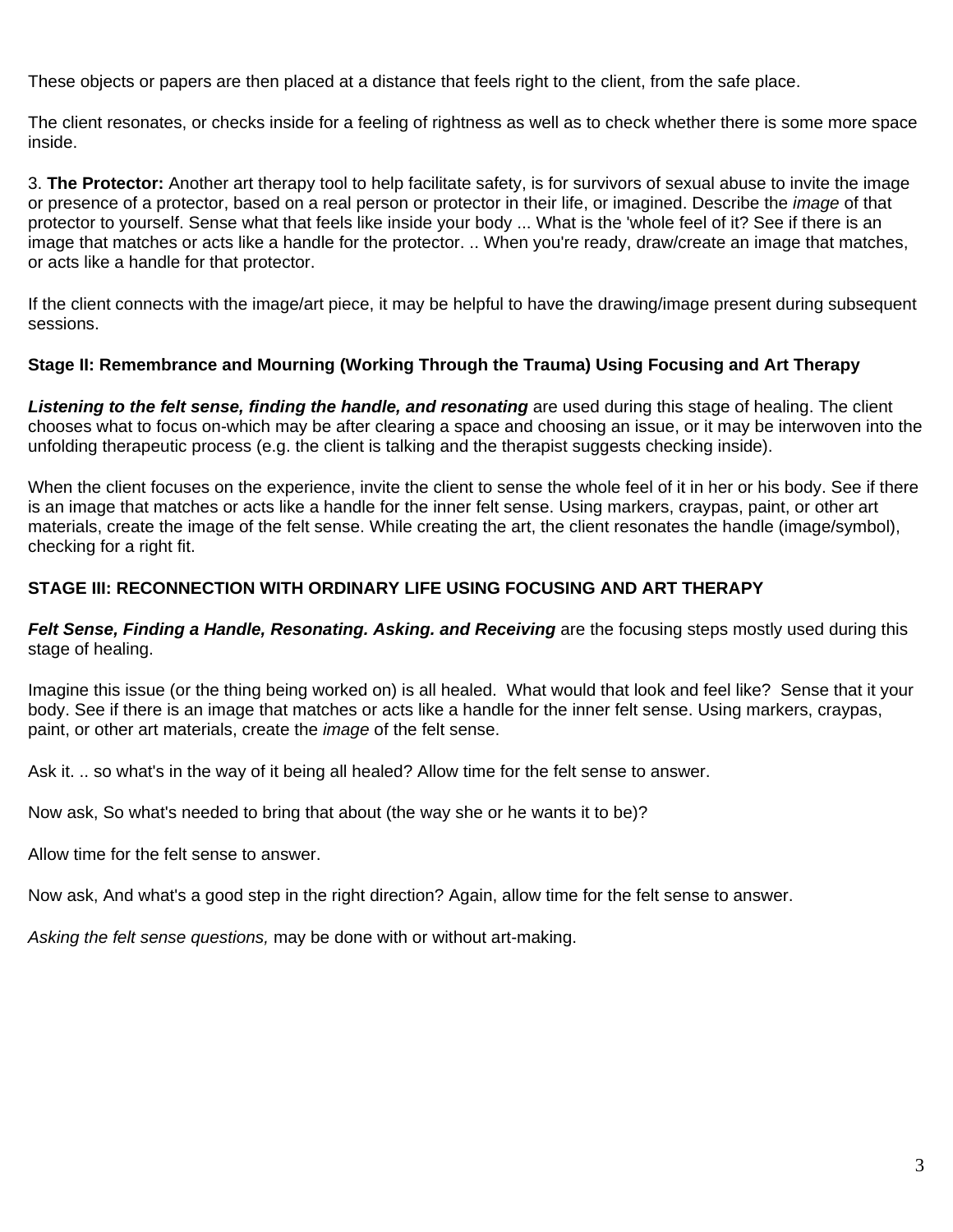## **VIGNETTE WITH A CLIENT**

## **Stage I: Creating Safety:**

Sarah had been in therapy for several years where she became aware of being sexually abused as a child. She worked through much of the difficult emotions that arise at this early stage of recovery. Therefore, in my assessment and hers, we were able to begin to work with focusing and art therapy.

I. **Draw a Protector:** Early on in the therapy, I invited Sarah to sense an image of a protector. .. someone or something that could offer you the feeling of protection ... feel free to keep your eyes open or closed ... pause once you have that image, sense what it would feel like in your body to feel that protection when you are ready, use the art materials to create the image.

Sarah felt comfortable closing her eyes. I stayed quiet and calm, accompanying her silently on her journey. She drew the following image in yellow:



Sarah liked the image and felt comforted by her. We brought the drawing to each session for the next several months. The drawing of the protector symbolizes the felt sense of the quality Sarah is developing within herself (as this was lost during the childhood sexual abuse). Bringing the drawing to subsequent sessions is symbolically a carrying forward of the felt experience.

Stage II: Remembrance and Mourning (Working through the Trauma):

Sarah is having a conflict at work with her boss. She is quite upset. As she speaks, I hear and empathically feel the upset. I ask her. " Would you like to check in and see how that feels and then maybe make a drawing of it?"

Yes.

She closes her eyes. I say, "Follow your attention down inside to your body. Being aware of the conflict with your boss, and the upset you were talking about, see how that feels in your body. See if there is an image that matches the inner felt sense of that."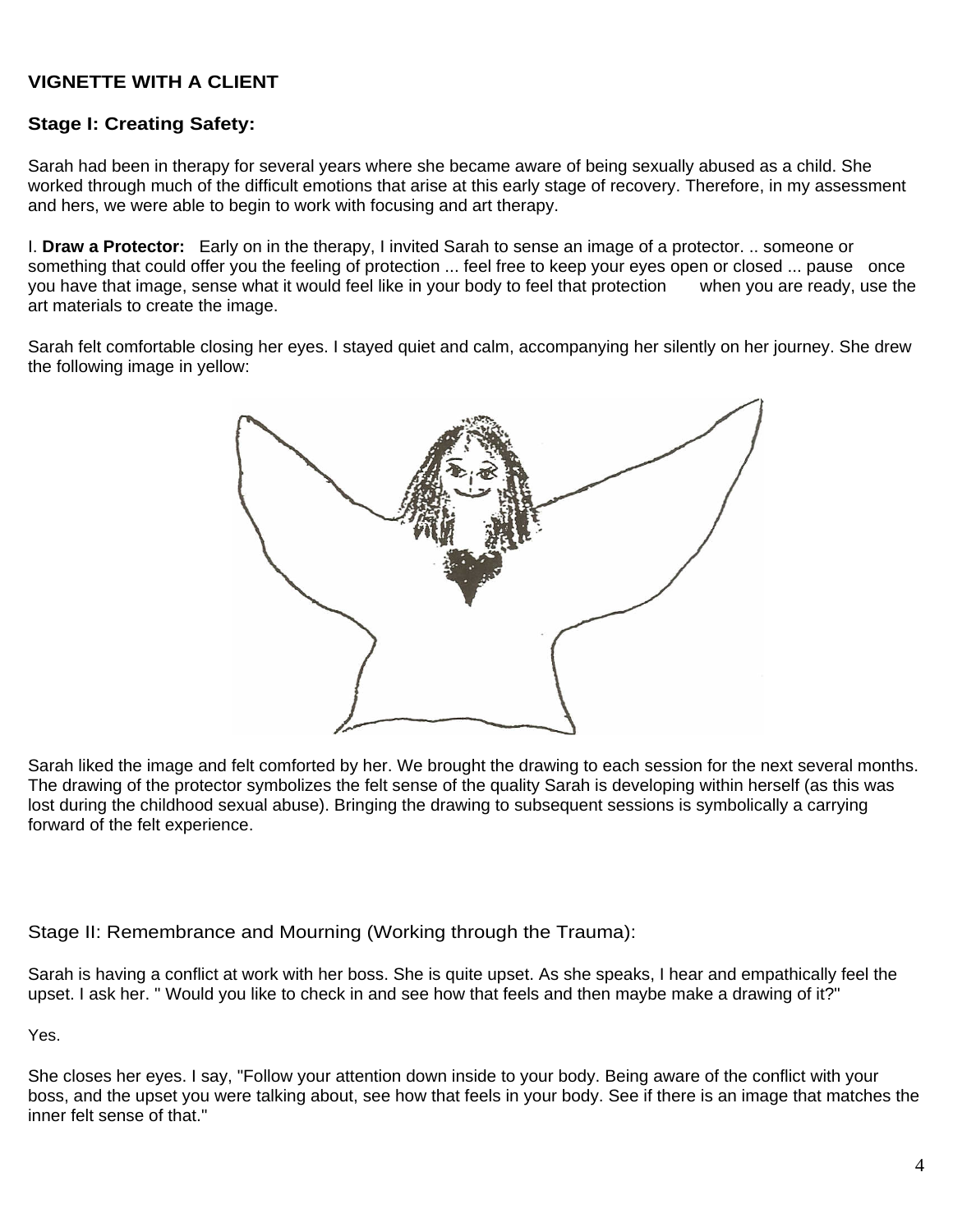Once you have it, then, if you'd like, use the art materials to make a picture of that. She opens her eyes ... and draws the following (large image in black and red; small shape in pink):



As we look at it together, Sarah describes herself feeling so little. She is the tiny pink shape on the lower right. Her boss is so big ... and inside she feels absolute terror.

I ask her if those feelings remind her of any others in her life. She says yes, the abuse.

I ask if she can listen inside to "little Sarah"?

She feels afraid. She's all huddled in a comer, crouching, trying to disappear. She feels ashamed.

Can you be accepting to her. Hand ask her what she needs.

She needs someone to tell her she's okay. It's okay to feel what she feels. She's safe. Can you draw that? Sarah draws:



We look at the drawing together. It is "little Sarah: surrounded by yellow protection and the affirming words, "You